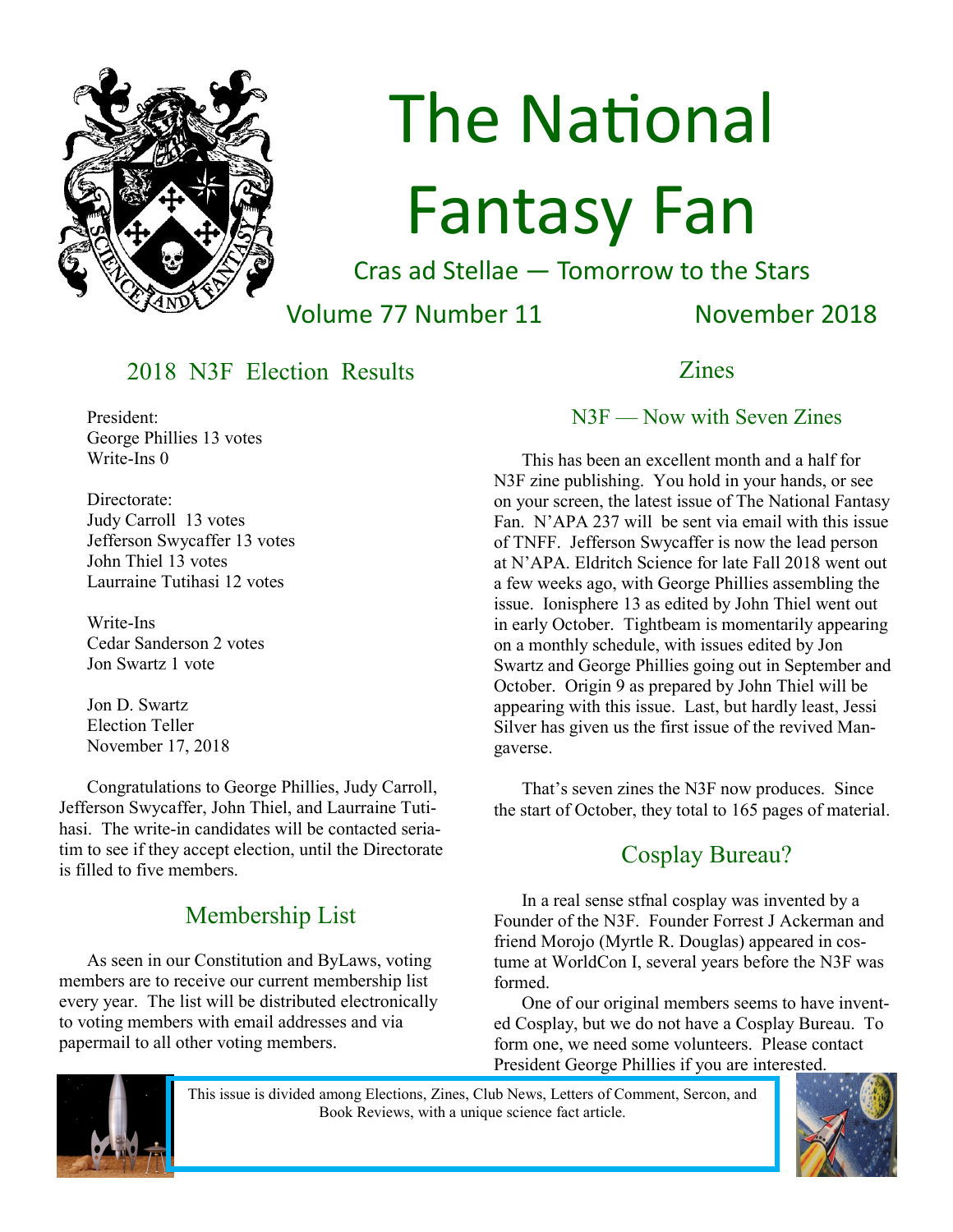## TNFF

## Your Volunteer Team

### Directorate:

 David Speakman—davodd@gmail Chair Judy Carroll - AutumnSeas8012@yahoo.com Jefferson Swycaffer - abontides@gmail.com John Thiel - kinethiel@comcast.net R-Laurraine Tutihasi - laurraine@ mac.com

President

George Phillies phillies@4liberty.net

Treasurer David Speakman davodd@gmail.com

### Editorial Cabal:

Editor, TNFF: George Phillies phillies@4liberty.net Art Editor, TNFF: Cedar Sanderson cedarlili@yahoo.com Editorrs, Tightbeam: George Phillies phillies@4liberty.net, Jon Swartz jon\_swartz@hotmail.com Editor, Ionisphere: John Thiel kinethiel@comcast.net Editor, Eldritch Science: George Phillies Editor, Mangaverse Jessi Silver [jessi@s1e1.com](mailto:jessi@s1e1.com) Editor, Origin: John Thiel kinethiel@comcast.net N'APA Collator:Jefferrson Swycaffer abontides@gmail.com Keeper of the URLs: David Speakman davodd@gmail.com Host of the Web Site: David Speakman davodd@gmail.com

### Bureau Heads

Anime/Comics: Kevin Trainor wombat.socho@gmail.com Artists Bureau: Cedar Sanderson cedarlila@gmail.com Birthday Cards: R-Laurraine Tutihasi laurraine@mac.com;

 Judy Carroll autumnseas8012@yahoo.com Book Review Bureau: G. Phillies phillies@4liberty.net Fandom History/Research Bureau: John Thiel kinethiel@ comcast.net ; Jon Swartz jon\_swartz@hotmail.com Fan-Pro Coordinating Bureau: John Thiel kinethiel@com cast.net

Film Bureau: Eric Jamborsky <mrsolo1@comcast.net> Franking Service: George Phillies phillies@4liberty.net Games Bureau: George Phillies phillies@4liberty.net Gourmet Bureau: Cedar Sanderson cedarlila@gmail.com Historian: Jon Swartz jon\_swartz@hotmail.com Information Technology: David Speakman davodd@gmail Lord High Proofreader: Jon Swartz jon\_swartz@hotmail.com Membership Recruitment: Kevin Trainor wombat.socho

 @gmail.com, John Thiel kinethiel@comcast.net , Jeffrey Redmond redmondjeff@hotmail.com

Neffy Awards Bureau: George Phillies

Round Robins: Judy Carroll autumnseas8012@ yahoo.com; Patricia Williams-King 755 Glen View Drive, Nashville, TN 37206

Short Story Contest: J. Swycaffer abontides@gmail.com Video Schedule: David Speakman davodd@gmail.com Welcommittee: Judy Carroll autumnseas8012@yahoo.com Writers Exchange : J. Carroll autumnseas8012@yahoo.com

Many New Volunteers are needed: Electronic Publication Support, Convention Hospitality, Outreach, Correspondence, Support the N3F. Volunteer Now!

## Page 2

### Editing Question Risque or Risky?

Where do members want lines to be set in our different venues? There is always a question as to how outre or suggestive fanzine covers should be. The art may be excellent, but the topic may not necessarily be quite what some people wanted to see. The cover of the latest N'APA , with excellent art from Jose Sanchez, is a case in point. As N'APA front page Editor, your TNFF Editor decided that the cover was amusing but acceptable. At some point, one lapses over to Not Safe For Work, and then to the Art on the N3F Adult facebook pages, limited to over-18 folks. On one hand, SF is sometimes mind-expanding. On the other hand, some people have very specific ideas about how people's minds should be expanded, or how they do not want their mind expanded. I am from a much older generation. Younger members may have different perspectives on this question.

## **Bureaus** Welcommittee

The purpose of the Welcommittee is to welcome new members to the club. A letter is sent, by email or postal mail, to new members informing them of club activities they may be interested in joining. Those members with email addresses are also sent attachments to the current TNFF and other publications the N3F has to offer.

**The National Fantasy Fan** (Bonfire), Vol. LXXVII, Number 11, November 2018, ISSN 2169-3595. Published monthly by The National Fantasy Fan Federation.

## Join or Renew

We offer four different memberships. Memberships with TNFF via paper mail are \$18; memberships with TNFF via email are \$6. All other zines are email only. Additional memberships at the address of a current member are \$4. Public memberships are free. Send payments to N3F, POB 1925, Mountain View CA 94042. Pay online at N3F.org. Our PayPal contact is [treasurer@n3f.org](mailto:treasurer@n3f.org) Send phillies@4liberty.net your email address for a public membership.

COPYRIGHT NOTICE: All material in this issue, unless expressly noted otherwise, is contributed for one-time use only in this publication in its various print and electronic forms including fair use in electronic archival libraries. All other copyrights are retained by the contributor. Other use of any portion of this publication in any medium requires the express permission of the current (at time reproduction is to be made) President and Directorate of N3F and the original copyright holder.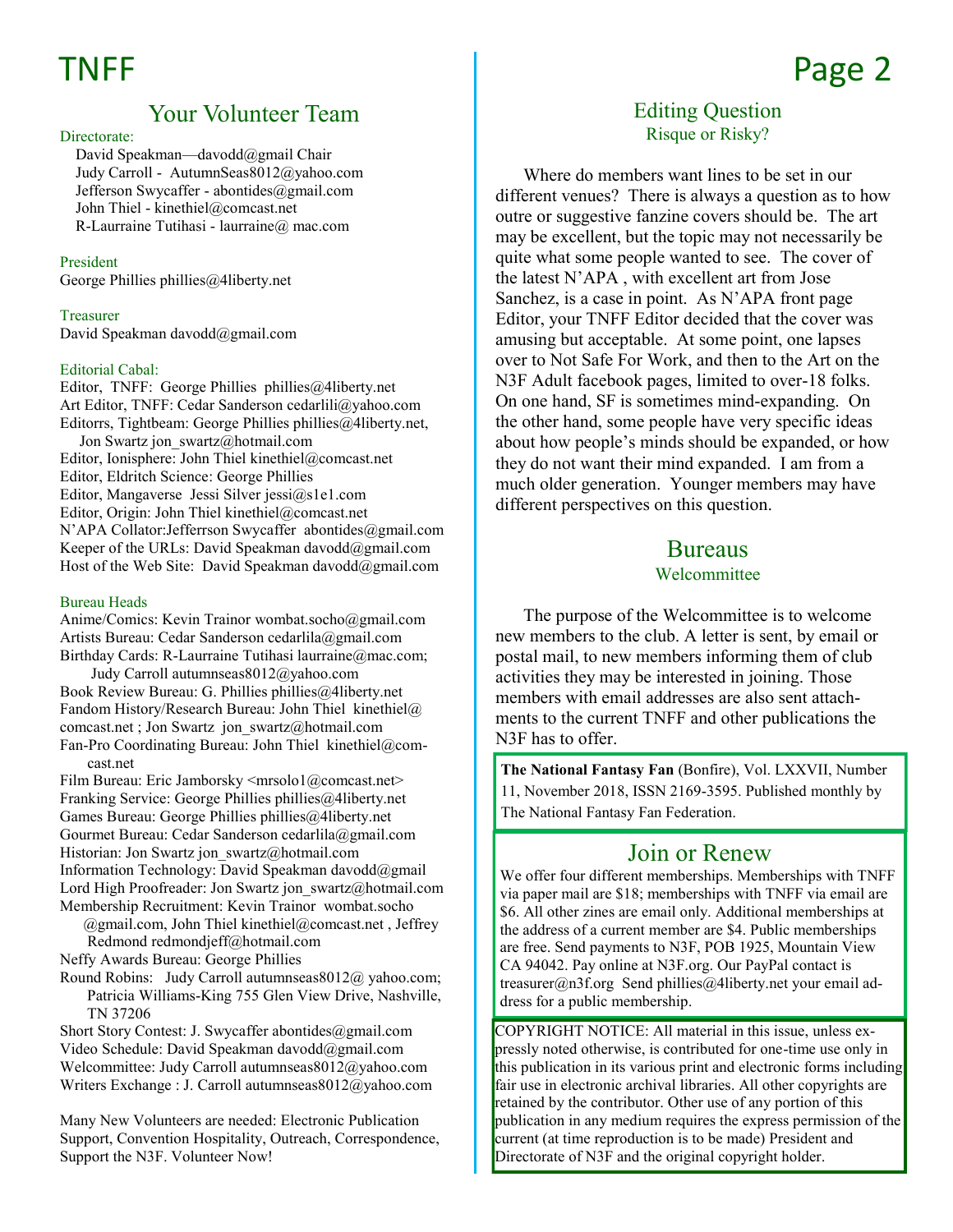Needed. Someone to help greet new members. Duties:

 1. Welcome new members and inform them of activities the club has to offer.

2. Attach club e-zines to welcome letter.

 3.Guide new members to activities and information that will help them enjoy their N3F experience.

If you would like to help welcome new members to this wonderful club, please contact

Judy Carroll AutumnSeas8012@yahoo.co

### Round Robins

BuHead Patricia Williams-King writes:

Hi George , I got my TNFF zine the other day! Thanks for the mention about the RR's ....I hope it'll help. I'm getting quite a lot more RR's in the mails now, after you mentioned it! THANKS!  $\square$ 

I'm STILL writing LOC's and sending them out.....(I'm sure I'll have to "Re-start" some after I get through with the RR's sent to me.) I sent two more robins out....which finishes all that were sent to me....I'll have to Re-start some of the "LOST of DEAD" ones now to get caught up. Could someone please mail me a book of stamps ..? That would be a BIG help...restarting 25 or 30 robins is expensive!

## Electronic Round Robins

PLEASE NOTE: We have a new member in the club who wants to be involved in the ERR. All he needs is one member to sign up and make his team complete. If interested, please contact Judy Carroll AutumnSeas8012@yahoo.com

### Greetings, Neffers!

We have important news for you about the Electronic Round Robins.

No longer do you have to wait for two other members to join the ERR of your choice. We have decided to change things around and bring more satisfaction and completion into your life. Starting right now all you need to start an ERR is one more member." One more member?", you say,

"I will still have to wait eons to get another member interested in the Sci-Fi topic I have been dying to discuss." Drop that thought from your mind. That kind of thinking is no more. Starting

now, only two members are needed to correspond in an ERR - You and one other member.

Here's how it works. John contacts me telling me he wants to join an ERR. Ned also contacts me desiring to join an ERR. They don't have to chose which ERR to join, because there is no longer a choice. The only thing you need to join an ERR is an interest in Science Fiction. I partner John and Ned and they become one ERR. Together they decide what aspect of Science Fiction they wish to discuss. No longer do you have to decide between The Marvel Universe or DC Superheroes and Villains. You can have the best of both worlds. If you choose, you can jump back and forth between times, worlds, and dimensions. You can even venture into Fantasy and Horror, if you choose. It up to each ERR pair to decide what they discuss and when. It will be like having a pen pal.

If this appeals to you, and I hope it does, please contact me and I will partner you with another eager member waiting to discuss all things Sci-Fi.

If you want to be paired with more than one member, please let me know. Contact Judy Carroll AutumnSeas8012@yahoo.com

## Writers Exchange

The Writers Exchange is for anyone interested in writing. If you have a story you would like read and commented on, or if you just want the excitement of reading unpublished work, then the Writers Exchange is here for you. Published or unpublished - all are welcome. You may join as a writer, a reader or both.

Since it is November and the holidays are racing us to the end of another year, and I don't seem to have time to breathe, let alone relax, I am falling back on my old standby - Quotes:

"October extinguished itself in a rush of howling winds and driving rain and November arrived, cold as frozen iron, with hard frosts every morning and icy drafts that bit at exposed hands and faces."

― J.K. Rowling, Harry Potter and the Order of the Phoenix

"November comes And November goes, With the last red berries And the first white snows.

With night coming early, And dawn coming late,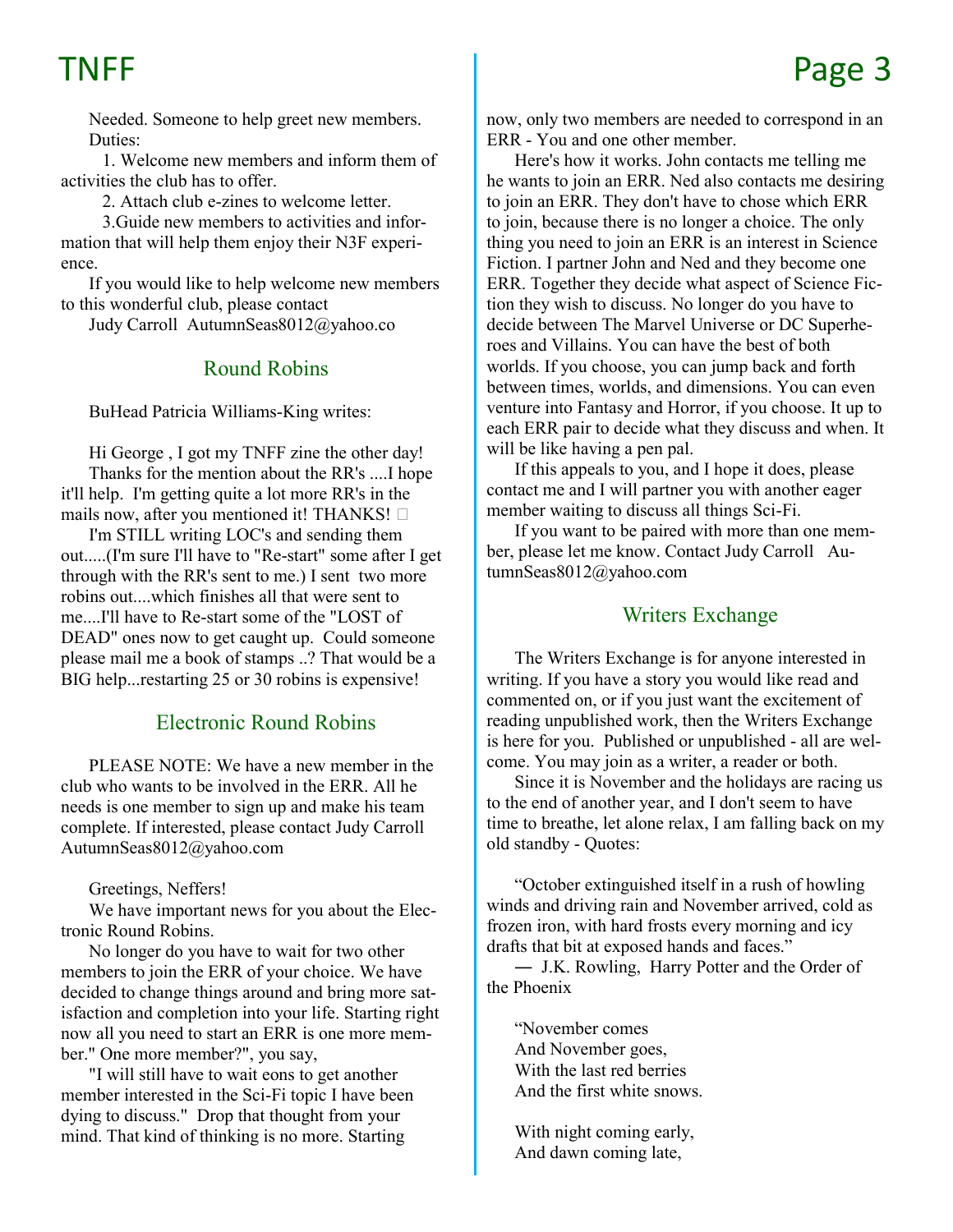And ice in the bucket And frost by the gate.

The fires burn And the kettles sing, And earth sinks to rest Until next spring." ― Clyde Watson, Children's author

"But there is always a November space after the leaves have fallen when she felt it was almost indecent to intrude on the woods…for their glory terrestrial had departed and their glory celestial of spirit and purity and whiteness had not yet come upon them."

― L.M. Montgomery, Anne of Windy Poplars

The Writers Exchange is for anyone who has an interest in writing. If you are looking for someone to read your work, or if you would like to read the work of others, contact Judy Carroll Autumnseas@yahoo.com

## **Recruiting**

We are continuing to use all available advertising possibilities. Jeff Redmond is running ads on his Facebook sites. –John Thiel [Ed: Now 225 members]

## History and Research Bureau

We are presently exploring research possibilities. A column of research results has been begun.-John Thiel

## Fan-Pro Coordinating Bureau

The upcoming Ionisphere features interviews with President George Phillies and writer Rajnar Vajra. Our interviews are all aimed at facilitating relations among fans, pros and editors and familiarizing science fiction people with one another. Jeffrey Redmond is covering science fiction film-making and fan get-togethers in order to keep us in contact there. We are hoping John Polselli will keep up ground relations (paper fandom).-John Thiel

## Birthday Card Bureau

Birthday cards: 9 cards sent Renewal notices: sent late due to being out of town. They will be included in November report. -- R-Laurraine Tutihasi

## Letters of Comment

Angela Myers writes: I can't believe I just saw this! I get email on my phone as well as on my Mac, and I swear I didn't see it before today. I have been pretty engrossed in my WIP, which is a near-future dystopian and more "science fictiony" than any of my other three books.

I really enjoy Tightbeam. I read all the book reviews, always in search of that perfect novel for inspiration and enjoyment. I especially enjoy the original fiction and artwork. I've been consistently impressed by the covers.

Thank you so much for including the chapters from the first two books in When the Moon Is Risen. I greatly appreciate the publicity.

Garth Spencer writes: It seems that I have recently put myself in the position of constructing another fannish directory. (Whether this is redundant I leave to your judgment.) Can you expand on the rather meagre information I have about your APAs?

It all started when I tried to figure out how many other APAs are operating besides eAPA, of which I am the Official Editor. Attached for your amusement is the latest edition of my personalzine, The Obdurate Eye #3, which includes some rather skeletal lists of APAs, fanzines, conventions, et al. [Ed: Obdurate Eye will be circulated to the entire membership; please help Garth if you have information.]

Regular contributing artist Jose Sanchez writes: You are right in seeing [a particular piece of artwork] as a werewolf. It is actually a Lycan from the franchise "UNDERWORLD" from where I got my inspiration for it and the background is an old abandoned subway station tunnel or something like that.

The other silhouette image is the "Shadow-man" from the old Twilight Zone television series. He impressed me so much, that I HAD to draw it. It's one of my favorites in the oldie mill.

Yeah, about the original ideas. I can't WAIT to start! I'm eager and energized with the whole idea. It's been awhile for me since I've done my own thing.

Star Wars has burned me out.

Too much detail and accuracy has tired me. I need now to be more "free".

Jefferson Swycaffer writes on the Short Story contest:

I saw Bob Jennings' letter, and wanted to offer my opinion. Bob said that the current length limit of 8500

## TNFF and the set of the set of the page 4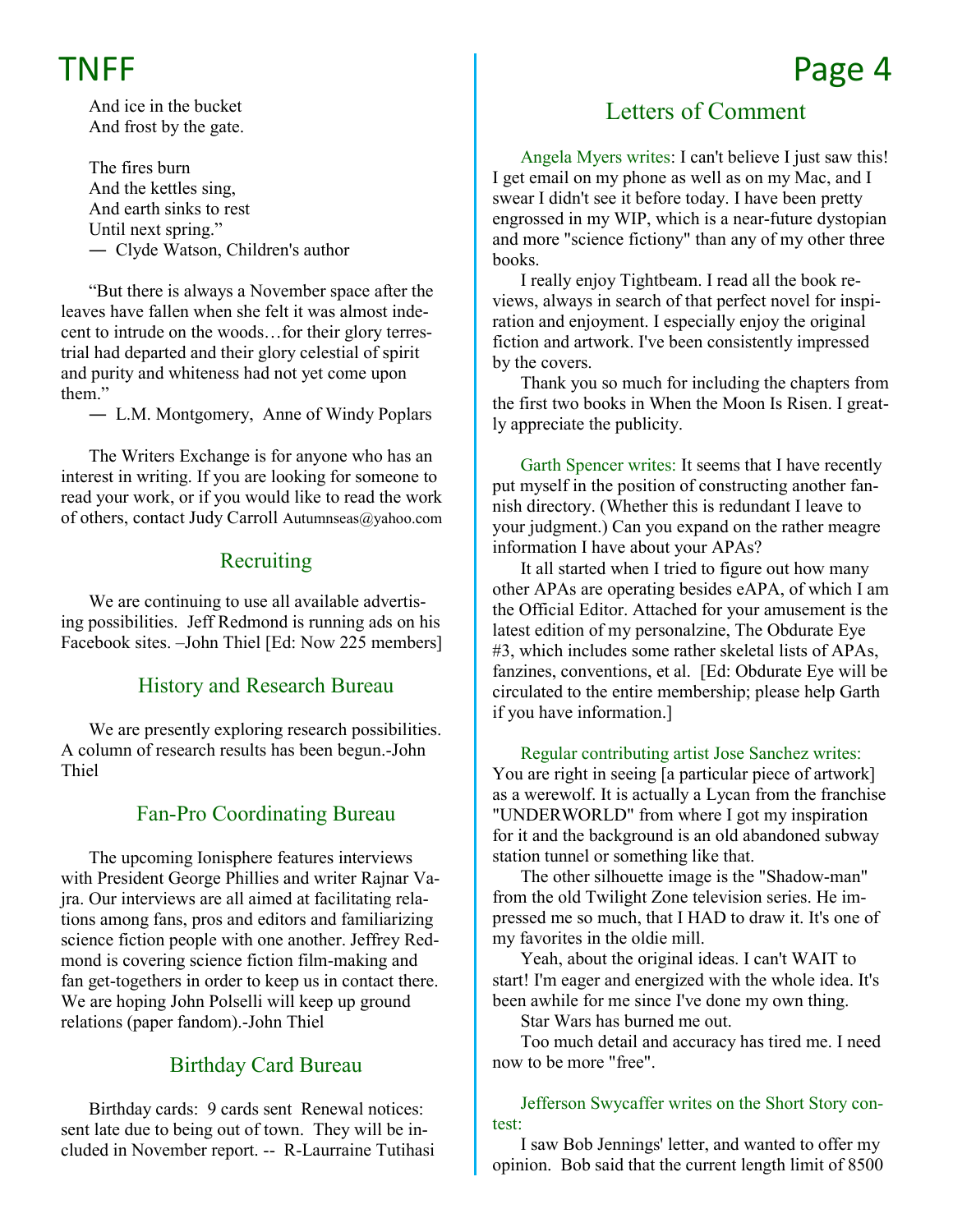## TNFF and the set of the set of the set of the set of the set of the set of the set of the set of the set of th

words for entries to the N3F Short Story Contest might be too small, too short, too limiting, making it hard for writers to develop the background details of a story.

Now, personally, I don't have the sense that the length limit is a problem, as the contest annually receives numerous stories with \*extremely\* welldeveloped concepts and backgrounds. The imagination on display always staggers me, and there is always a great wealth of diversity and richness of untrammeled creativity.

But I would have no \*objection\* to an increase in the permitted word-count for contest entries to 10,000 words. A little more work for me, but, hey, I'm tough! I'm a seasoned professional (grin!) and I can take it. So if you think the contest for 2019 might benefit from an expansion in the word-count limit, I do not think there is any need for it, but I also don't think there would be any harm in it.

I will note that a great many stories submitted are substantially \*shorter\* than 8500 words, and are still inventive, creative, and stunningly rich in imaginative detail. Short-story writing is a challenge, and "more" is not always "better." If it were put to a vote, I'd vote against it...but without any sense of urgency or involvement. If anyone else has an opinion here, I'd love to hear it.

Lloyd Penney writes: Happy Hallowe'en! Many thanks for the October National Fantasy Fan, and I will make some fast comments on this issue, seeing it's the last day of the month.

Good luck to all who are running for office, and good luck to the club overall during this vital election. The membership needs to participate, and make their voices known. (All of this applies to your midterm elections, too.)

My letter of comment… I did say to Amazing Stories editor-in-chief Ira Nayman that I was available to provide services as a copy editor / proofreader. Well, that is exactly what I have done for the upcoming second issue. I hope I've provided Ira with something of value, and the idea of being on the masthead of Amazing Stories…well, that harkens back to a dream from years ago. Our outdoor shows are done for the year. We now have four more shows coming up, and they are all indoors, which means less to pack. Let's hope people are doing some interesting Christmas shopping.

The idea of an NFFF party room at conventions is a good one, but they can be expensive, and need a lot of labor to run. With a national club, you need to

promote the club nationally, so you would need to run parties in just about any large American city. That's a lot of cons, and a lot of parties. Would ads in program books be a better use of resources?

Excellent research on Mary Elizabeth Counselman…I admit I'd never heard of her before, but thanks to Jon Swartz' researches, now I have. Same goes for E.B. Hanson.

That's all for now… Let's hope the election gathers lots of votes, and gives the club some new directions. See you all with the next issue.

Bob Jennings writes: Received the print edition of TNFF today, with the ballot enclosed, which I will send out with tomorrow's mail. I notice that there are five Directorate positions, but only four candidates. One hopes that no dramatically contentious matter comes up over the coming year that might result in a two-to-two voting deadlock.

I noted Lloyd Penney's comment that he hasn't got the time or money to read much science fiction these days. I dunno about the time factor, altho it seems to me almost anybody could manage to squeeze in an hour or so of reading into even the busiest day, but so far as the monetary prospect goes, Lloyd doesn't have to spend a penney to read the material (OK, OK! Ouch!! Sorry, I couldn't resist!). There are plenty of public libraries everywhere that will be happy to provide a very wide selection of SF/ fantasy books that can be checked out and read absolutely free.

Too much effort to trudge a few blocks over to the nearby branch library? No problem. There are dozens of sites on the internet that allow anyone to download books for free, or read them free on-line. The largest and best know are probably Project Guttenberg, and Internet Archives, but there are plenty of others available with minimum searching. Some current authors offer many of their fiction creations for free, and for very modest amounts of money, 99 cents to four dollars, over a million e-books can be purchased from interested sellers such as Amazon, SmashWords, and Barnes & Noble.

I can't address his comment that perhaps he has simply lost interest in the genre, but I would suggest that trying out some of the recent award winning stories would probably revitalize the spark pretty easily.

Well, Jon Swartz has come up with another author whose work I ought to recognize, but don't. I'm sure I've read some of the stories by Mary Elizabeth Counselman/-Vinyard in weird story anthologies, or at least have seen the TV adaptations of her work on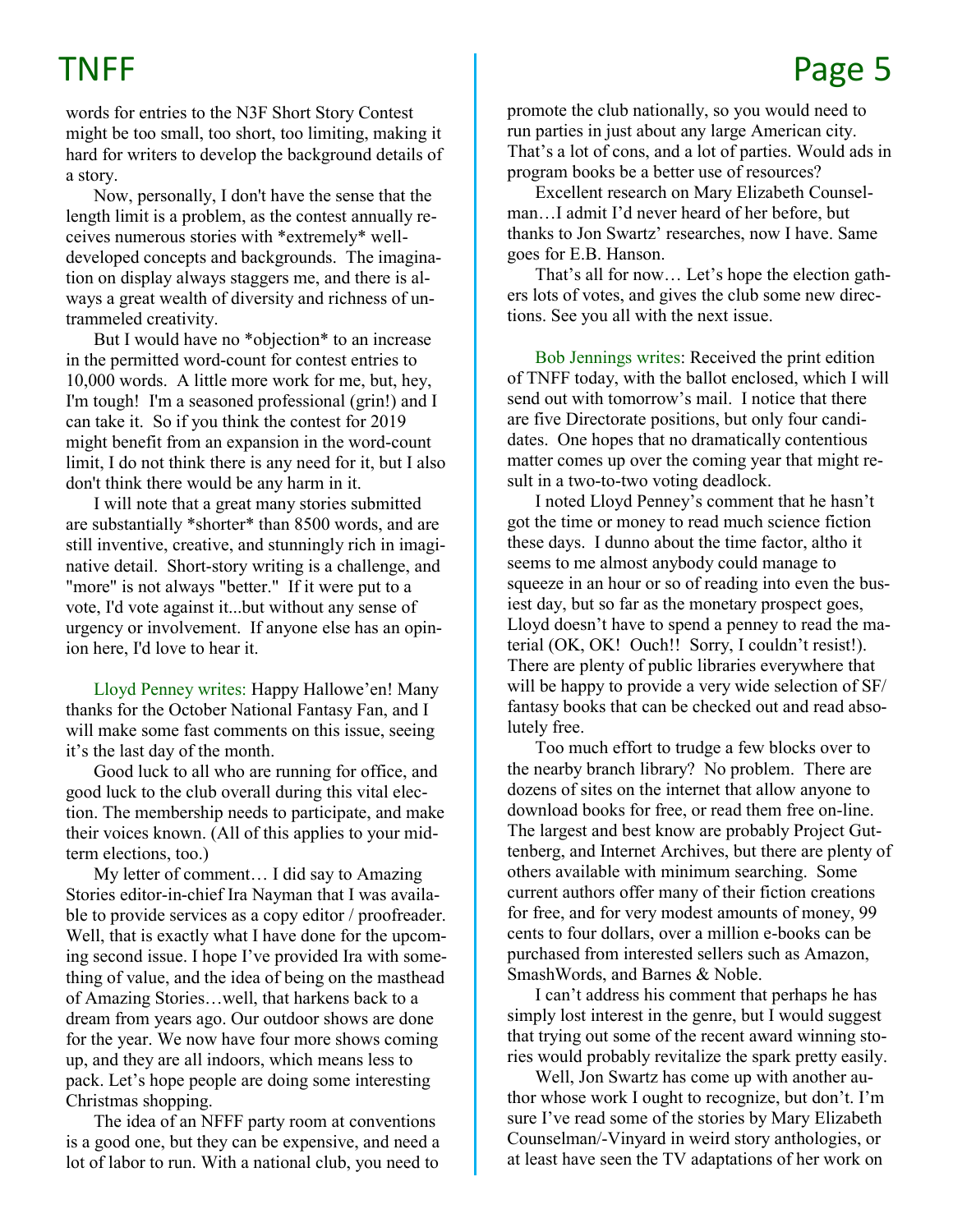shows such as Thriller and GE Theater, but the name simply does not ring a bell. I note she had short fiction published thru the 1980s so I probably encountered her stories in one or another magazine during that decade for sure, but again, I have no memory connecting her name with anything.

Good book reviews as always, but nothing that makes me want to go out and snag copies to read. Both my unread pile of physical books and my unread stash of e-books had a strong growth spurt over the past month, so I'm set until I get thru some of the books that draw my initial attention.

Another interesting issue. Hope to see the new Eldritch Science out soon.

Just filled out and placed my N3F ballot in an envelope. I noticed that there is no place for the voter to identify himself. I don't suspect any possibility of voter fraud in the club election, instead I suspect there will be precious few votes cast at all; however, as a matter of policy on any kind of balloting, either paper or electronic, the person casting the vote should identify him/ herself and there should be a line or two on the ballot itself for the person to write his/her name, and then another line to sign the ballot. I suggest making the change for all future elections. For the record, I identified myself and signed my paper ballot before stuffing it in the envelope.

---Bob Jennings

fabficbks@aol.com

"If merely 'feeling good' could decide, drunkenness would be the supremely valid human experience." ---William James (1842-1910)

## Sercon

## N3F Charter Members: Donald B. Thompson by Jon D. Swartz, Ph.D. N3F Historian

Also known in fandom as D. B. Thompson, Donald Thompson, and Don Thompson, Donald B. Thompson was a science fiction (SF) fan from Louisiana. In the early 1940s, he published the fanzine Phanny (later titled Phanteur). Phanny/Phanteur was published, on and off, from 1941 until 1952, for a total run of 24 issues. In the summer of 1948, he also published a one-shot fanzine he titled Phanteur Estivator. He had a story, "Eccentric Orbit," published in the March

1941 Astounding, as well as five LoCs to Astounding during the 1940 - 1943 period.

Thompson was a member of the N3F's Advisory Board in the early 1940s, but resigned during World War II. It has been reported that he once published a fanzine by using a "white print dry process done with office machinery."

This Don Thompson is not to be confused with other Don Thompsons with SF connections (i. e, the Don Thompson who edited the fanzine Don-o-Saur in the 1970s-1990s; and the Don Thompson who was married to Maggie Thompson, daughter of SF author Betsy Curtis).

Harry Warner, Jr. also referenced a "Donny Thompson" in his All Our Yesterdays. Apparently, this Donny Thompson was a fictional character in Wilson "Bob" Tucker's mystery, The Chinese Doll (1946). BNF Tucker often named fictional characters in his stories after actual SF fans he knew, a practice that came to be known as Tuckerisms.

Of course, Donald B. Thompson was also one of the sixty-four founding members of the National Fantasy Fan Federation (N3F) in 1941.

Sources: All Our Yesterdays, Fanzine Index,The Complete Index to Astounding/Analog, Fancyclopedia 3, ISFDB, other Internet sites.

## Current Holdings of N3F Materials by Jon D. Swartz, Ph.D. N3F Historian

Back issues of The National Fantasy Fan since I became a member in the 1990s, plus many earlier issues, a few from the 1940s - 1960s.

Issues of Tightbeam, New Member Handbooks, Neffer a Bad Batch recipe books, N3F Speculative Fiction Awards pamphlet, etc., including the first Bonfire.

Letter to the Membership (from president Susan Van Schuyver, dated October 26, 2001). Attached to the letter is a N3F Membership Application Form and a Ballot for the 2002 elections.

"The Organization of Fandom" by Walter J. Daugherty (nd)

Postwarp, the N3F Letterzine (3 issues, 1950s). The Collector's Bulletin #2 (September, 1964). 1952 Membership Roster.

Early SF Fandom Directories, earliest dated 1940. The N3F Wants You (1965). NFFF Welcommittee Magazine #14 (1953).

The Neo-Fan's Guide to Science-Fiction Fandom,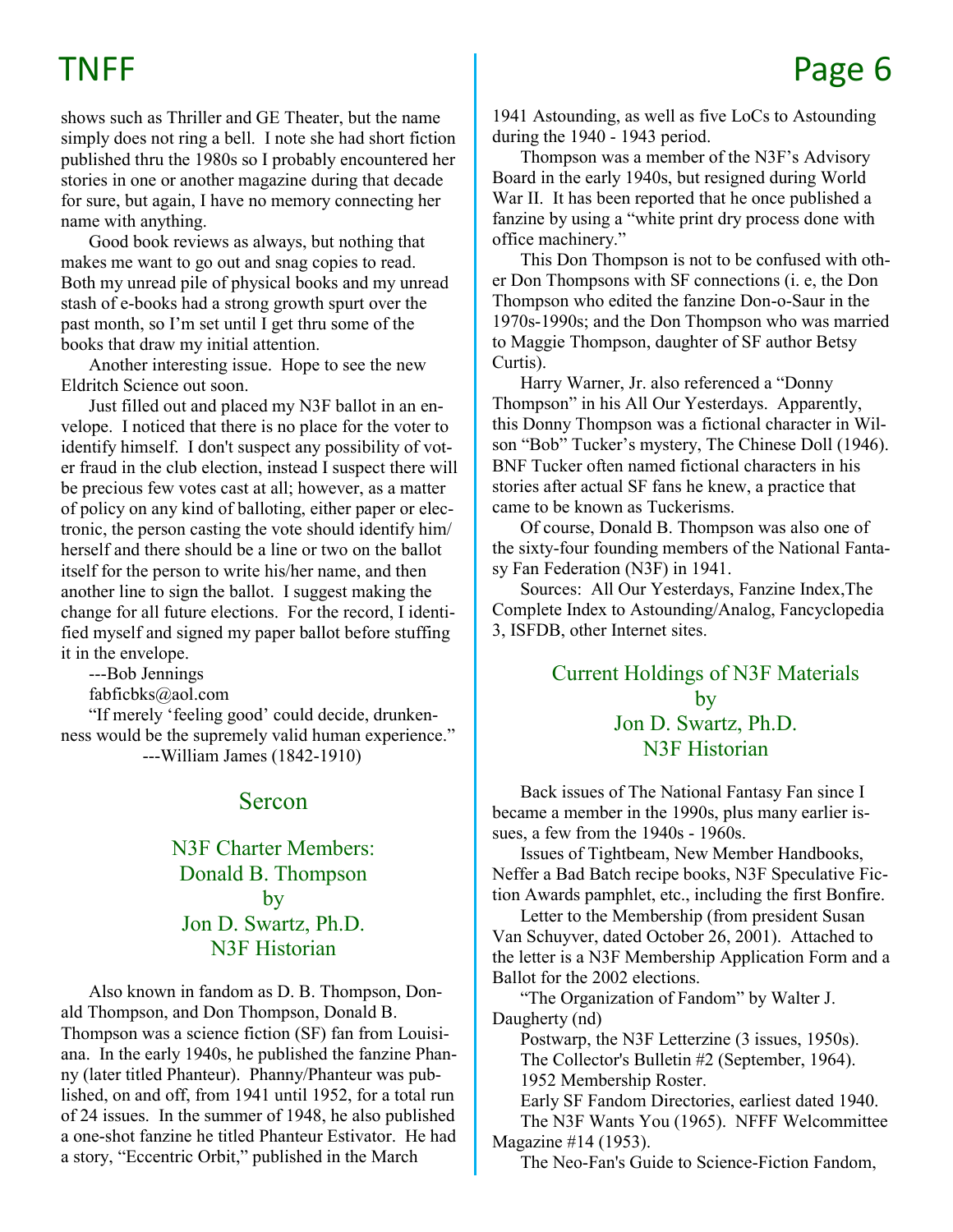6th edition, 1984 [plus a couple of earlier editions of this guide].

1948 Fantasy Annual, published by Forrest J. Ackerman/edited by Redd Boggs.

Seven (7) N3F Fandbooks, dated 1962 to 2016. 1950 Fan Directory, edited by Len Moffatt

(sponsored by the N3F & The Fantasy Foundation) Geep! The Book of the National Fantasy Fan

Federation, edited by Rose Secrest, 1987. [Short stories, poetry, and a play written by N3F members]

A History of the Hugo, Nebula, and International Fantasy Awards (1978) by Donald Franson and Howard DeVore (both longtime N3F members). [plus two other editions, the latest dated 1998 and solely by DeVore]

A Portfolio of Illustrations by Virgil Finlay, 1946. [published by N3F]

Hannes Bok Illustration Index (1970), plus several Bok b&w plates (Gnome Press, 1948)

What is Science Fiction Fandom? [published by the N3F Welcoming Committee, mid-1940s]

Science Fiction Title Changes by Michael Viggiano & Donald Franson, 1965. [published by N3F]

The Sign of the Burning Hart by David Keller,

1948. [only hardcover book ever published by N3F] A Spacewoman Speaks (1960) by Rolf Telano. [Telano was a pseudonym of Ralph Holland, presi-

dent of N3F from 1958 until his death in 1962, and at one time editor of The Fan]

Boxes of fanzines published by N3F (e. g., TNFF, N'APA, Origin, Ionisphere, Eldritch Science), plus other fanzines donated to the club.

Boxes of assorted fanzines, including Cry of the Nameless and Genzine, donated to the N3F by descendants of former member Gertrude M. Carr.

Handwritten correspondence to N3F presidents over the years.

Typescript of A Sea of Stars Like Diamonds (edited by Phillies & Swycaffer, 2016).

A box of the early fan writings of Jack Robins (and his wife Lottie). These materials, plus family photos, are also available in a thumb drive donated to N3F by John L. Coker III, current First Fandom President. Many of these items were published in the First Fandom Annual 2018, edited by Coker and Jon D. Swartz. Robins was a longtime member of both First Fandom and the N3F (voted Life Member status in 2012).

An assortment of convention programs, local, regional, national (including some Worldcons).

All eleven (11) issues of The Gorgon (published by Stanley Mullen/Denver, CO) [1940s SF/fantasy

fanzine donated to the N3F by longtime club member Bob Peterson].

"A Brief History of the National Fantasy Fan Federation" by K. Martin Carlson (1940s).

"The Life of the Fan" by Milton Rothman (1940s). "N.F.F.F. Roster" [dated July, 1947]

"1941 Fanzine Yearbook" by Bob Tucker.

"1986 N3F Fan Calendar" [with birthdays of Neffers]

Ghu's Lexicon by Ralph Holland, 1958.

"A Canticle for P. Schuyler Miller" by Sam Moskowitz.

Note: Several of these publications have been described in detail in my "Historical Vignettes" articles for The Fan.

## Reviews

## L.A. Behm II's Martian Aria Reviewed by Cedar Sanderson

This is a satisfyingly big book.

Even though I love big books, just that alone is not enough. I always appreciate a good story, and he delivers. With some action and adventure, which is in there, too, deftly inserted as tales without being told. See, the central tale of the book is the old colonist telling the history of the Mars colony to a graduate student. Which could be, ah, academically boring. Only Behm manages to adroitly switch back and forth between 'then' and 'now' and there is a story happening in the 'now' as well. I shouldn't spoil this if I tell you that the book is Hard SF, except for the aliens. Only the aliens aren't alive in the 'now' of this story. But I'll let you read that part.

What I really liked about this story was the characters he built. It takes you a while to get to know them, as he slowly builds them, putting a little in here, a telling phrase or action there. I liked that. The main character, the narrator, you get a fairly good feel for almost right away. But as the story goes on, you are allowed a chance to see what his team and later his family think of him, and how they treat him is telling. His voice may be modest, but you see that he is loved and respected, even as he tends to 'aw, shucks' in his narration. And that's the other thing. There are no braggarts in this telling. Just men and women who got the jobs done, and in fact, one thing emphasized throughout is that those who are willing to get their hands dirty and work like dogs eventually win the prize.

There are no thrilling space battles in this book.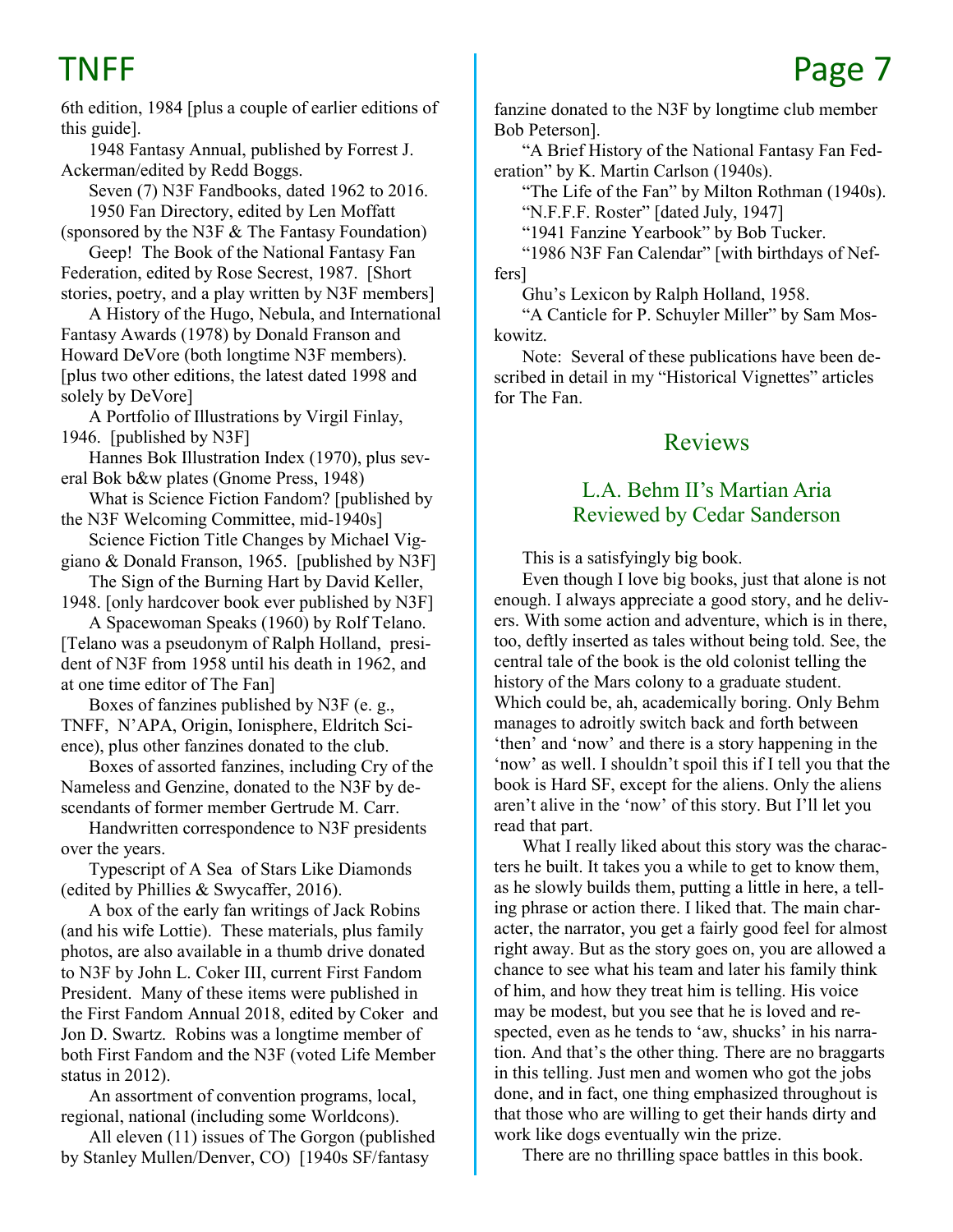## TNFF and the set of the set of the set of the set of the set of the set of the set of the set of the set of th

But it's a fun read. My only complaint is that the first chapter is a little rough, and I was relieved to see the story smooth out and become more clear after that choppy introduction. If you like Heinlein's tales of colonization – Farmer in the Sky comes to mind – or…

I promised the author that I'd write a blurb for him, so here goes: Martian Aria tells the tale of mankind's first steps onto Mars, the adventures of reaching the red planet, and the thrilling discoveries that awaited humanity's best and brightest when they got there. A tale of rugged colonists, family, kittens, and those who were willing to get their hands dirty in pursuit of a new land, a new home. There is still another frontier, out in the stars, for those who are willing to grasp for it.

## Sam Schall's Duty from Ashes Reviewed by Cedar Sanderson

I had been looking forward to this book, had preordered it as soon as I could, and then on the day it downloaded to my Kindle I was too busy to be able to read it. I did manage to find time over Thanksgiving Break to take it in, and was rewarded for my time.

Duty from Ashes is a space opera, militarythemed, and a sequel. However, it was easy to pick back up and find the threads of the old story arc as well as the new threads. Yes, there are multiple plot threads, but this isn't a book with Byzantine complexity, you will be able to follow the threads and keep all the characters straight, Schall has done an excellent job of creating and fleshing out unique characters.

I really enjoyed all the effort in this book, and I'm not referring to the author now. The main character, Ashlyn Shaw, is struggling with trust, not only her own of the people who are trying to prove that she really does belong in charge of her new regiment, but the trust of those people in their new commander. She's not a superhero, and it takes a lot of effort to gain that trust, something I as a reader appreciated. Sometimes it's fun to see a hero get all befuddled, and then work it through.

One of the subplots in this book rang really true to me, the dealings with the prisoner's of war. I've done a lot of reading about POW camps in WWII, in particular the ones administered by the Japanese, and that feeling of hopeless defiance has been captured nicely by Schall. It makes for a heart-wrenching scene, and I won't spoil the whole thing for you.

I think if anything, this book is stronger than the first book; oh, and it ends nicely. You can see the story arc coming for the sequel that Schall tells you is there, but you aren't figuratively left hanging by your fingernails at cliff's edge wondering what the hell happens next. Well done.

If I have to compare it to another writer, it would be Weber, but the early Weber, where Honor Harrington is still uncertain, groping her way along, supported by her staff and family. Also, those books were slimmer, and offered more action, more momentum, just as Duty from Ashes does. I stopped reading the Harrington series a while back, when it slipped off into the weeds of massive political info-dumps and ever slower and more convoluted plots. I'm very pleased that this series takes me back to the space opera I most enjoy, character, action, and fun!

## Ghost by John Ringo Reviewed by George Phillies

This is a near-future sort of SF volume in the Tom Clancy style, namely not-quite-present day events in which science and contemporary weapons and politics are intertwined. The Ghost of the title is a former military man with an uncanny ability to go places and leave the bodies of other people on the ground. This is a 2005 volume, so the villains of the piece are Arab terrorists and the like, with exotic schemes like kidnapping young American women to torture them to death and using a hydrogen bomb to blow up Paris.

Readers should be warned that in other respects Ghost is a truly terrible person, to put it mildly...and he knows he is terrible. It is difficult to overstate what a terrible person he is, in some respects. He is the sort of person who, if he had been eaten alive by a crocodile, would have made you feel sorry for the poor croc. The combat action and pursuit segments, which are well-written, are interspersed with scenes on fishing and living on a large cabin cruiser and segments on the hero's tastes in carrying on with women. For these, the descriptions approach an instruction manual on carrying them out (I skipped through these very rapidly, meaning I skipped a lot of pages, one after the next.) I realize that there is a modern trend to generate antiheroes, but Ghost appears to be an effort to explore how terrible a human being can be and still, when not being terrible, do heroic and virtuous things.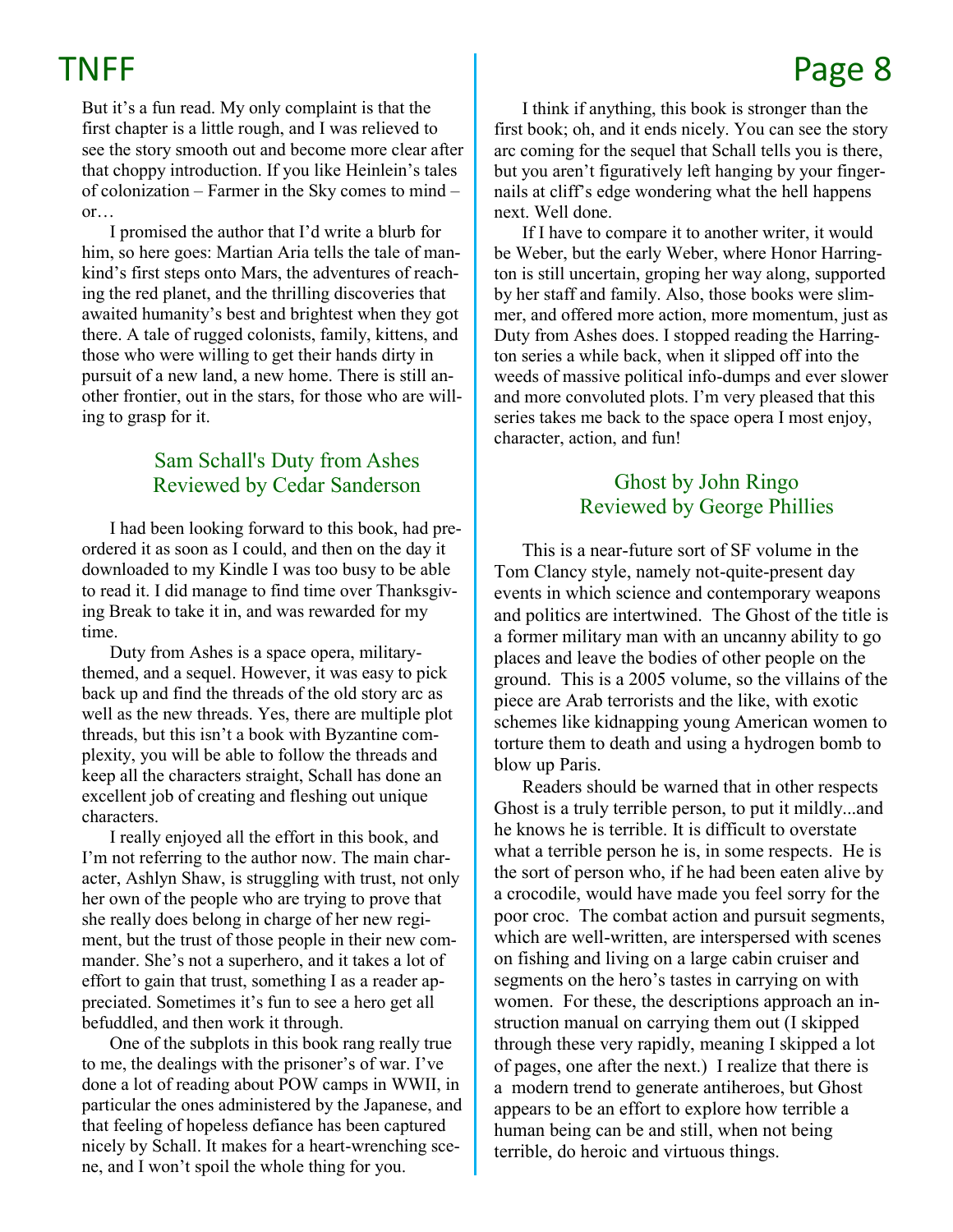## Gourmet Bureau

## Koeksusters by Peter Grant Cooking by Cedar Sanderson

One of the brave volunteers to send me a dish to try was Peter Grant. I have happily been reading his books since I met him and his lovely wife at LibertyCon 26. Peter's space operas are light, feature a true-blue hero (to my delight) and have been getting better with each release. I'm really looking forward to his next book, the 4th in the Steve Maxwell series, which will come out later this month. stand against the storm cover - blog size

Koeksister, or koeksusters, are a syrup-dipped African treat, whose name derives from either cake, or cookie. I was a bit worried at first they would be too sweet, but the syrup dries on the hot doughnut after dipping and draining, and comes out beautifully glazed. Also, there is no sweetener in the batter, so this could easily be manipulated to less-sweet. Although never low-carb, but that's ok. They were decadently good, chewy, and yes, I will make them again.

I used the recipe from Fleur Hupston that Peter sent me, with some slight alterations.

Begin with the syrup:

- 4 cups sugar
- 1 cup water
- 1 teaspoon of ground cinnamon
- 1 tsp ground ginger

Place all ingredients in a pan on the stovetop and bring to a boil. Reduce heat and allow to simmer for about 10 minutes, until it starts to thicken into a syrup. Remove from heat and refrigerate until cool, preferably overnight (note: I cooled mine for about 3 hours, it was cool at that point).

> 1 beaten egg 6 tablespoons of yogurt 6 tablespoons of butter pinch of salt (as I was using unsalted butter) 1 tsp ground ginger 1/2 tsp ground cardamom 2 cups white flour

2 teaspoons baking powder

In a bowl, combine the dry ingredients. With a pastry blender, cut in the butter until it is pea-sized. Add the egg and yogurt, mix until dough forms a soft ball. Add a couple tablespoons of milk if dough does not want to ball up and avoid overworking it. Once dough is in a ball, wrap it with saran wrap and refrigerate at least a couple of hours, and overnight if you want breakfast doughnuts (we had ours for dessert).

## TNFF Page 9

While dough is cooling, read some of Peter's excellent War to the Knife. When dough is chilled, remove, and roll out on a floured surface until it is about 1/4″ thick. Cut into strips that are about 4″long. I figured out that making them about 1/2″ wide worked, but narrower might be better, even. Take three strips, and press the ends together, then braid. Press the bottom ends together to seal. Place carefully into a dutch oven (or fryer) with about 2-3″ of hot oil in it. I don't have a fry thermometer right now, so I tested when it looked right with a strip of dough. I don't recommend this if you aren't comfortable with deep-frying, but I've been cooking this way for a long time, and sometimes I can get away with stuff. I do recommend a probe thermometer, they are a great multiuse tool. If your oil is too low, the dough will get greasy, if too hot, the outside will burn while the inside is raw.

As soon as you pull the golden-brown on both sides Koeksister from the fat, plunge it into the syrup pan you pulled out of the fridge a minute ago. I used a large spoon to cover both sides of the doughnut, and then put it on a rack over a jellyroll pan to drain.

This recipe makes about 6-8 Koeksisters, depending on how big your braids are!

## Anime Review

## Angolmois: Record of Mongol Invasion Reviewed by Jessi Silver

First Impression Review Episodes Viewed: 2 and 3.

Summary and Thoughts: Kuchii is invited to attend a strategy meeting with Lord Sukekuni, Princess Teruhi's father. Kuchii's "expertise" isn't held in high regard, and as an outsider going against the island's lord he quickly wears out his welcome. The other men minimize the threat the Mongols pose and expect maybe 300 of them to set foot on the island, if even that many. The Mongol army may even avoid Tsushima entirely and head straight for Hakata, instead. Kuchii encounters an old acquaintance who by chance who promises to round up 3000 troops; the downside is that it will take a week to get them to Tsushima and by then it may be too late. Kuchii does what he can to defend the island. When the Mongol army sets foot on land victory against them seems possible, even likely. Lord Sukekuni comes out swinging and seems invigorated by the battle and the possibility that his name may live on in glory for it. But the Mongol army's superior technology quickly turns the tides and Kuchii is left to wonder whether or not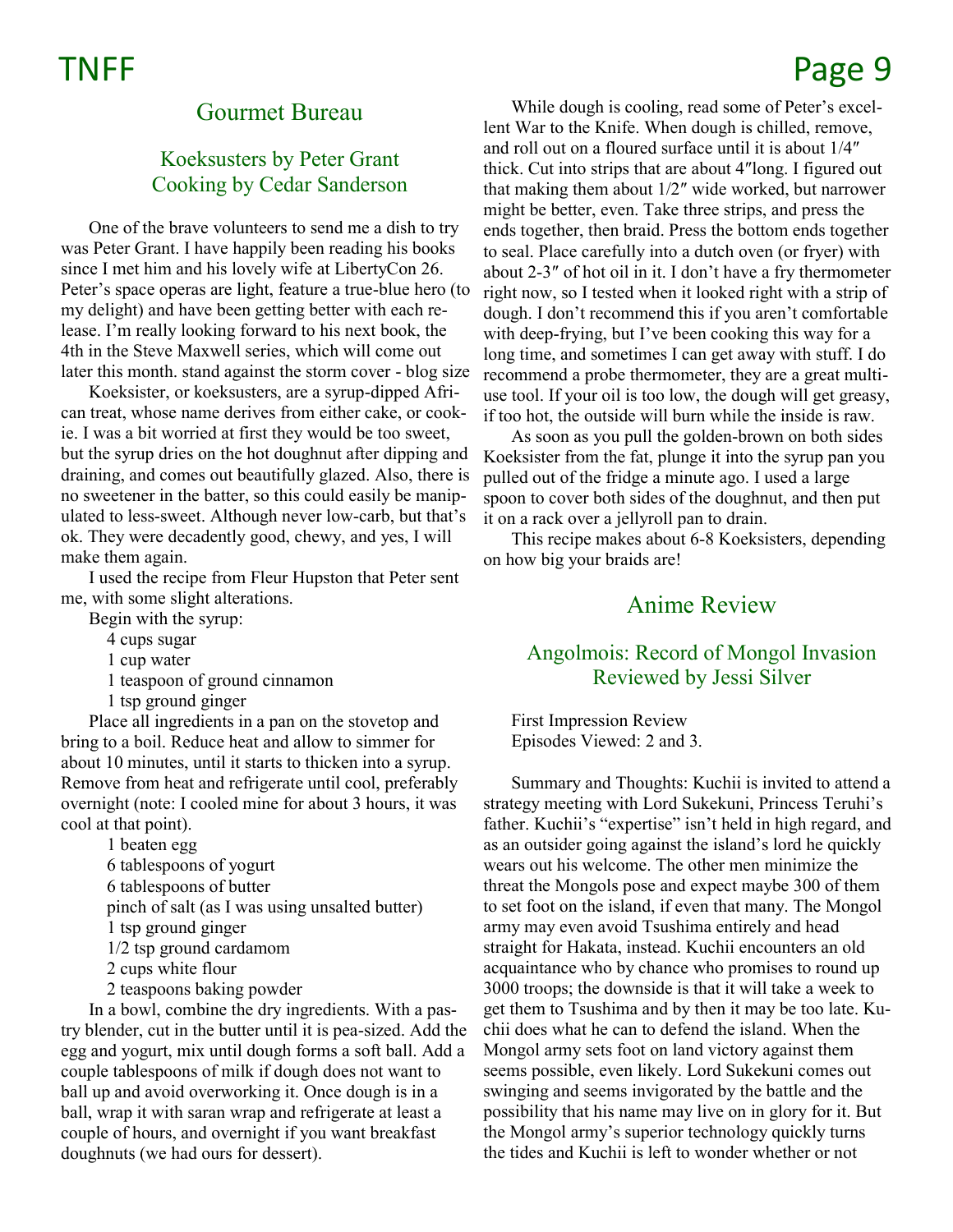they'll survive to see reinforcements arrive.

The islanders regroup and wrestle with the discovery that their leader and his son have both been killed at the hands of the invaders. However, Kuchii puts on the armor he was given by Sukekuni, his fellow exiles take up the fight as well, and their superior strategy allows them to eke out enough of a victory to survive another day. They make their way to a silver mine to hole up out of view and Kuchii proposes a daring tactic – they'll strike at night when the Mongol army isn't expecting them. He gets 64 men to agree to the mission. They gingerly approach the Mongol encampment on the beach. As they try to figure out the best route to take, two of their own men betray them and purposely blow their cover. It appears as if there may be an enemy in their midst, and the Princess may be their first victim.

I enjoyed the first episode of this series for its decent animation and focus on a part of Japanese history that was unfamiliar to me. The next couple of episodes, despite being fairly action-packed, start settling into a pattern in which the main character demonstrates his battle intelligence despite the protests of his detractors, and violent acts occur ad nauseum as if to prove his point. There's nothing really wrong with this and in a way I can appreciate (though maybe not enjoy) that a series with this type of old-style masculine energy has appeared in an era where it's not exactly en vogue, but it's a style of storytelling that I start to find a little exhausting after a while. I personally have a difficult time empathizing with characters who seem to suffer no ill-effects after mowing down multiple human beings. In a series that's literally about the onset of war, brutal violence is basically the main component of the action.

There's a scene during which Kuchii talks about his family. He's had multiple wives (as was apparently the custom at that time), but was eventually left with one wife and a daughter. After going to war, he returned to find that they had died of disease and been buried while he was gone. I feel like there are several legitimate ways a character could express emotion about a situation like that; setting aside the fact that dead women/children as motivation is more than a little passé, I think there are many ways his family's death could inform Kuchii's actions. The revelation is treated as nothing more than a passing thought, though, and considering the lack of impact one has to wonder why it was even included in the first place.

I think the broader issue is that there really aren't enough women in this series. As far as important speaking roles go, Princess Teruhi is essentially "it,"

## TNFF Page 10

and she's portrayed as a tomboyish type caught between an awkward and uncomfortable femininity she occasionally attempts to adopt, and the inclination to display masculinity and fighting spirit, for which she's ridiculed by the other men. In theory I like the idea of a warrior princess; in practice it turns Teruhi into a token character who reads as stunted and annoying.

Would I continue watching? – I won't deny that the underlying story of this series is interesting; it's an underdog tale and those are difficult to resist. Unfortunately as a viewer it's difficult for me to look past the extreme gender imbalance and accompanying hypermasculine tone. While I wouldn't go so far as to say I'm incapable of relating to male characters and their experiences, I'm tired of putting in that kind of onesided effort with little payoff to speak of. For history buffs and anime fans who are looking for something with some grit and gore, I think this is a great choice. I'm just not sure I'm interested in following along.

### Treasurer's Report

\$3133.51 (October 17, 2018) + 36.00 PayPal Dues + 18.00 Cash Dues + 2.00 Donation (Cash) - 1.64 PayPal Fees \$3187.87 (November 18, 2018)

New, Renewed, & Reinstated Members

#38 - Angela Myers - Regular, Voting - Exp. 11/30/2019; #65 - George Wells - Regular, Voting - Exp. 12/31/2019 (Reinstated); #98 - Robert Jennings - Regular, Voting - Exp. 10/31/2019; #145 - Kevin Trainor, Jr. - Electronic, Voting - Exp. 9/30/2019; #223 - Dr. Daniel Rego - Regular, Voting - Exp. 11/30/2019 #255 - Scott Lee Spence - Regular, Voting - Exp. 10/31/2019 (Reinstated - Assigned new #)

Expired/Expiring Renew Now!!

Expired in October: 140 - Roy J. Moore, 150 - Robert Hansen Expiring in November: 41 - Owen K Lorion, 160 - Brian Toberman Expiring in December

- 9 William Center
- 10 Michele Nowak Center
- 26 Rikki Winters
- 27 Kemse Net-Ubasti
- 44 Wesley Kowato
- 222 Gary Casey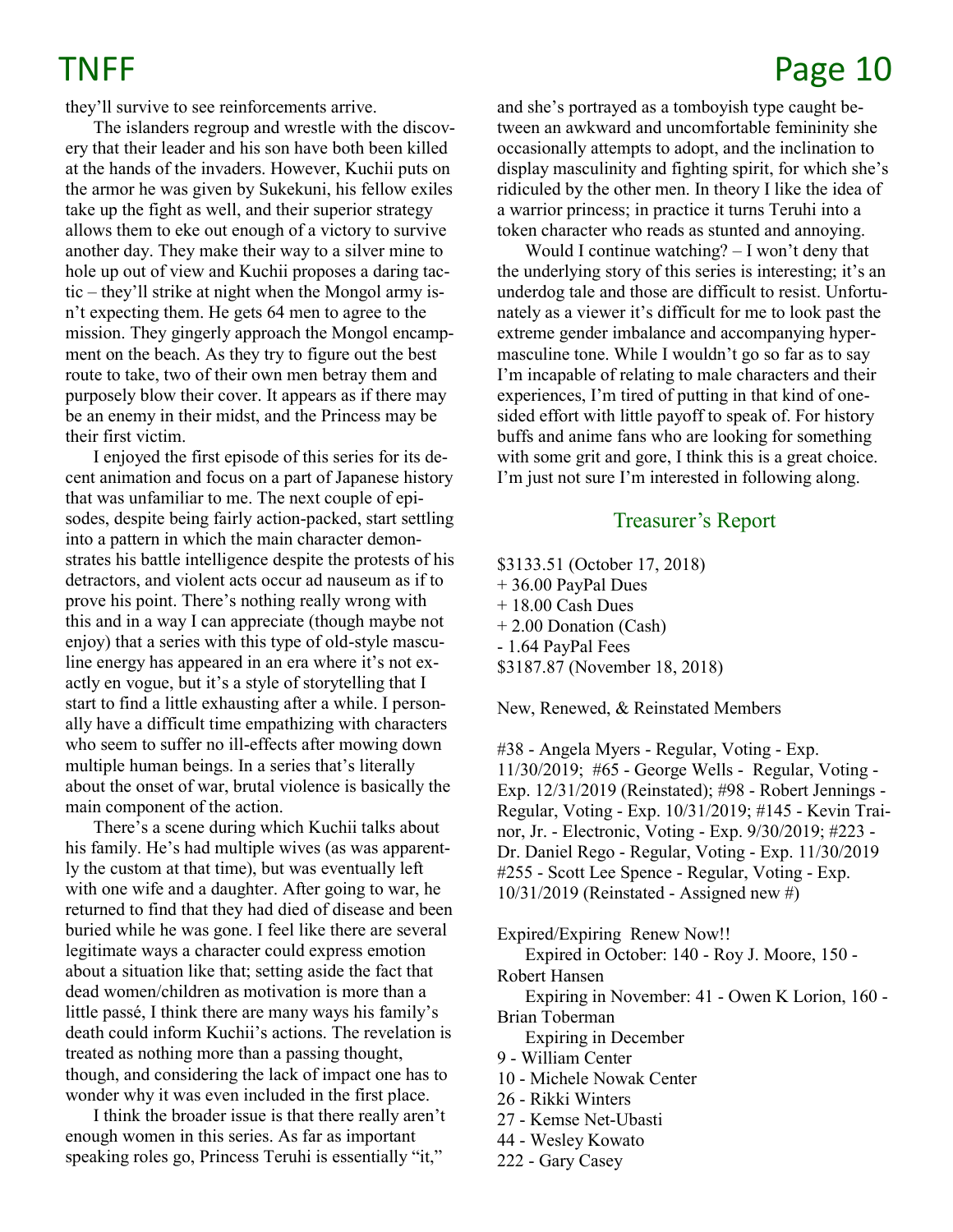## 2018 N3F Amateur Short Story Contest

## Story Contest Rules and Entry Blank

Now and then, it has been suggested to open the N3F Amateur Short Story Contest to professional writers, writers who have had one or two sales. I've never favored this. It is my opinion that we want new blood. We want to reward the new kids on the block. To be blunt, we want writing that is not that good. We want stories from people who don't know their object from their subject, who don't know where commas go, and who use apostrophes to denote plurals -- but who have a story to tell. I want stories from guys nobody's ever heard of...but in the years ahead, we will. Those who are already successful don't need the encouragement of our little contest. If they were to enter the contest, the danger is that they'd win, every time, and crowd out the promising newcomer.

1. This contest is open to all amateur writers in the field, regardless of whether they're members of the National Fantasy Fan Federation. For the purposes of this contest, we define an amateur as someone who has sold no more than two (2) stories to professional science fiction or fantasy publications.

2. Stories entered in the contest must be original, unpublished, not longer than 8,500 words in length—and must be related to the science fiction, fantasy, or similar genres in the opinion of the judge.

3. Email attachments of Word documents are acceptable for submission. Manuscripts on paper should be typed, single sided on 8 1/2″-by- 11″ white paper, double spaced, with pages numbered. The name of the author should not appear anywhere on the manuscript to ensure impartial judging. Photocopies are acceptable, if they are of good quality. Computer printouts must be legible.

4. Contestants can enter up to three stories. Enclose a self-addressed, stamped envelope (SASE) if you would like your story returned at the end of the contest. Stories will not be returned without an SASE. Do not send your only copy in case of accidental loss. We are not responsible for lost manuscripts.

5. Email entries will be accepted. Send to Jefferson P. Swycaffer at abontides@gmail.com. No guarantee can be made of email receipt. Privacy and property rights will be absolutely respected. No one other than the Short Story Judge will ever see the submission.

6. There are no entry fees.

7. Cash prizes totaling \$100 will be awarded as follows: First prize is \$50, second \$30, and third \$20. Honorable mentions and semifinalists will receive a certificate of award.

8. Send all manuscripts to the contest manager: Jefferson Swycaffer, P. O. Box 15373, San Diego, CA 92175-5373; abontides@gmail.com. Emails with the story attached in word format are preferred. Paper manuscripts are acceptable. All entries must be received or postmarked no later than Dec. 31, 2018.

9. The Short Story Judge is a published science fiction professional, and also a loving fan of the sf and fantasy genres. All comments and critiques are solely the Short Story Judge's opinion, but he promises to be constructive and polite.

10. Stories will also be reviewed by the Editor of the N3F Fiction zine Eldritch Science; authors of suitable tales will be invited to submit their tales for publication in our zine. This review and invitation will only occur after contest winners have been announced, so it can have no effect on the contest outcome.

101 The NSF may want to publish an electronic book including top entries from one or more years of publication. You will not be contacted about this until after the contest is over and prizes have been awarded. If we want to publish your story, you will have to sign over to us first world serial rights. Your willingness to sign over rights cannot affect whether or not you win the contest. Royalties will be divided evenly among all contest writers once publishing costs are covered. Winners will be notified as soon as the judging is completed. Announcements and notifications of winning entries will be made, March 2018. Please take your time and submit your best work. You can resubmit stories previously entered. All entries will be kept confidential and will be judged fairly and anonymously. The deadline for all entries is Dec. 31, 2018. Good luck!

*Please supply on a separate page the following information as your entry form.*

**Title of story (for identification): Author's name and address: Author's email address: I have read the above rules for the 2018 N3F Amateur Short Story Contest, and I agree to them. Signature: Date: \_\_\_\_\_\_\_\_\_\_\_\_\_\_\_\_\_\_\_\_\_\_\_\_\_\_\_\_\_\_\_\_\_\_\_\_\_\_\_\_\_\_\_\_\_\_\_\_\_\_\_\_\_\_\_\_\_\_\_\_\_\_\_\_\_\_\_\_\_\_\_\_**